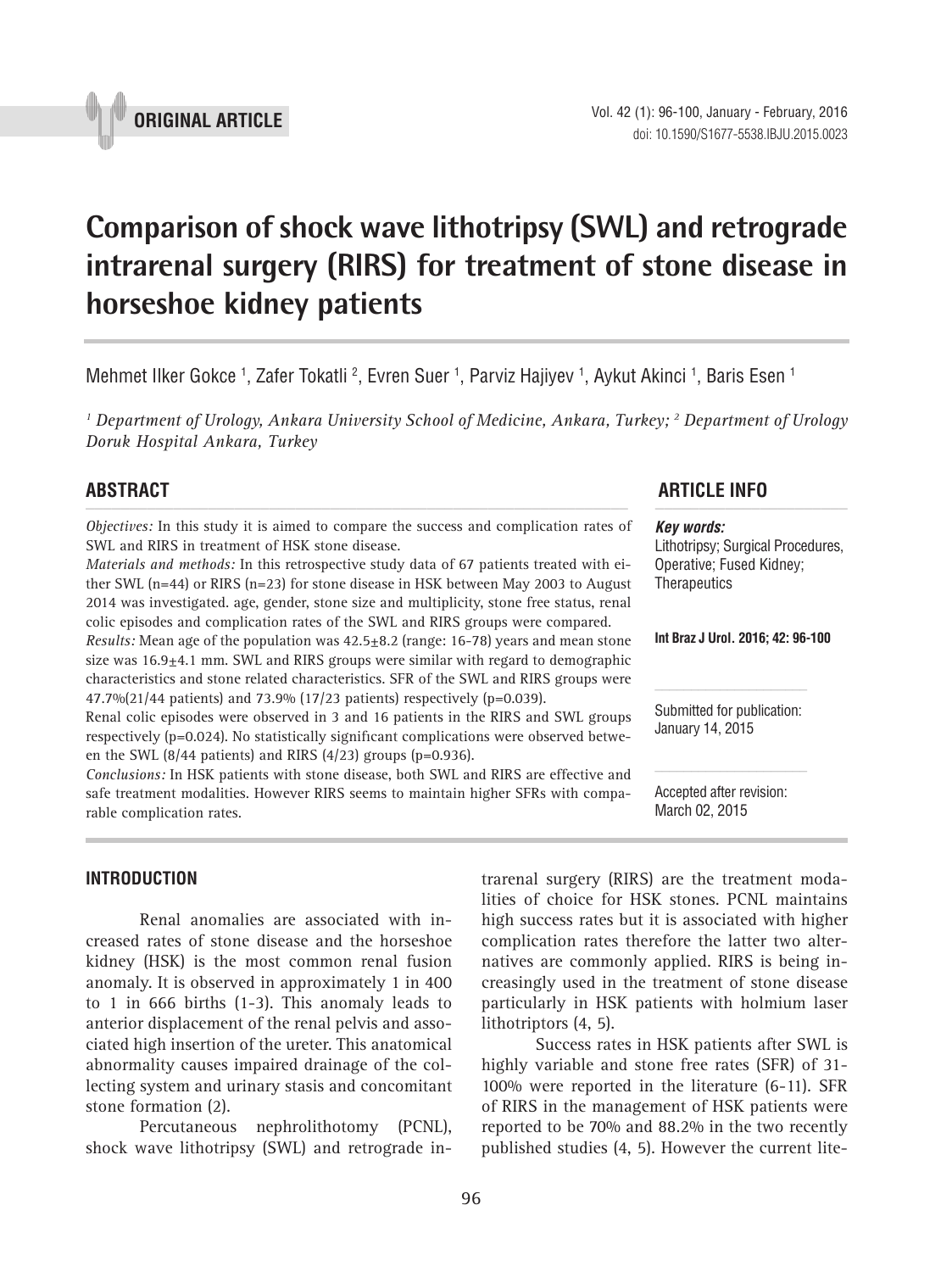rature lacks studies comparing the success rates and complication rates of SWL and RIRS in treatment of HSK stone disease and in this study it is aimed to compare these two treatment modalities in terms of SFRs and complication rates.

## **PATIENTS AND METHODS**

Data of 67 patients treated with either SWL or RIRS for stone disease in HSK between May 2003 and August 2014 was investigated retrospectively. Stone disease was diagnosed by use of renal ultrasonography (USG), plain abdominal radiography and intravenous urography (IVU) or non-contrast enhanced computarized tomography (NCT). Appropriate antibiotic therapy was prescribed prior to SWL or surgery in case of diagnosed urinary tract infection. Demographic and stone related characteristics collected were: age, gender, stone size, localization and multiplicity and duration of hospitalization for RIRS group.

SWL was performed with ELMED Complit SWL device (Elektronik ve Medikal Sanayi ve Ticaret A.S, Ankara,Turkey). All patients were treated on an outpatient basis without anesthesia but sedation was applied with midozolam 0.1mg/kg intravenously when the patient could not tolerate the procedure. All treatment sessions were limited to 3000 shocks with frequency of 60-120shocks/ minute and shock wave intensity was started at 14 kV and gradually increased to 21 kV. None of the patients were stented prior to the procedure.

RIRS procedure was performed with the patient under general anesthesia. The patient was positioned in lithotomy position and in a slight Trendelenburg position to allow the stone fragments to fall into the more upper calices. A 22F cystoscopy was introduced to visualize the ureteral orifice. Ureteral baloon dilation was performed when necessary and a hydrophilic guidewire was introduced. Next a ureteral access sheath, of various sizes (9.5/11.5 F or 12/14F Flexor (Cook Surgical, Indianapolis, IN)) was placed and then the surgeon passed the endoscope into the renal collecting system. Automatic flow irrigation at a pressure of 100cm  $\rm H_2O$  associated with the manual pump was used to improve visualization. The laser energy was 0.8-1.2 J and frequency 8-12 Hz.

All the lower pole stones were repositioned to the upper calices. The procedure was ended when there was no visible fragments ≥3mms in direct vision or under fluoroscopy. Double J stent was placed routinely after the procedure. A Foley catheter was inserted and taken out after 12-24 hours to ensure maximal drainage.

Complication rates during the perioperative period for both SWL and RIRS were recorded. All patients were evaluated by plain radiography and either renal USG or NCT at 1-6 weeks after SWL and 2-6 weeks after RIRS to evaluate the SFRs. Stone free status was defined as no residual fragments ≥3mm in size. Renal colic episodes in the postoperative period were recorded and the two treatment modalities were compared for success and complication rates. Macroscopic hematuria was accepted as a complication rather than microscopic hematuria.

Statistical analysis was performed with SPSS ver. 20.0. Chi square test was used to compare categorical variables and Student t-test was applied for continuous variables of the treatment groups. For statistical significance p value of 0.05 was accepted.

# **RESULTS**

A total of 52 stones in 44 patients and 32 stones in 23 patients were treated with SWL and RIRS respectively. Mean age of the population was  $42.5\pm8.2$  (range: 16-78) years and mean stone size was 16.9±4.1mm (range: 6-25mm). SWL and RIRS groups were similar with regard to demographic characteristics and stone related characteristics and the results are summarized in Table-1. Mean duration of hospitalization was 1.8 days (1-3 days) in the RIRS group. Median number of SWL sessions was 3 (range: 1-6).

SFR of the SWL and RIRS groups were 47.7% (21/44 patients) and 73.9% (17/23 patients) respectively (p=0.039). In the SWL group, 10 patients (22.7%) achieved stone free status after a single session of SWL. Renal colic episodes were observed in 3 and 16 patients in the RIRS and SWL groups respectively (p=0.024). The results are summarized in Table-2. Double J stent placement was required in 13 patients (29.5%). SFR of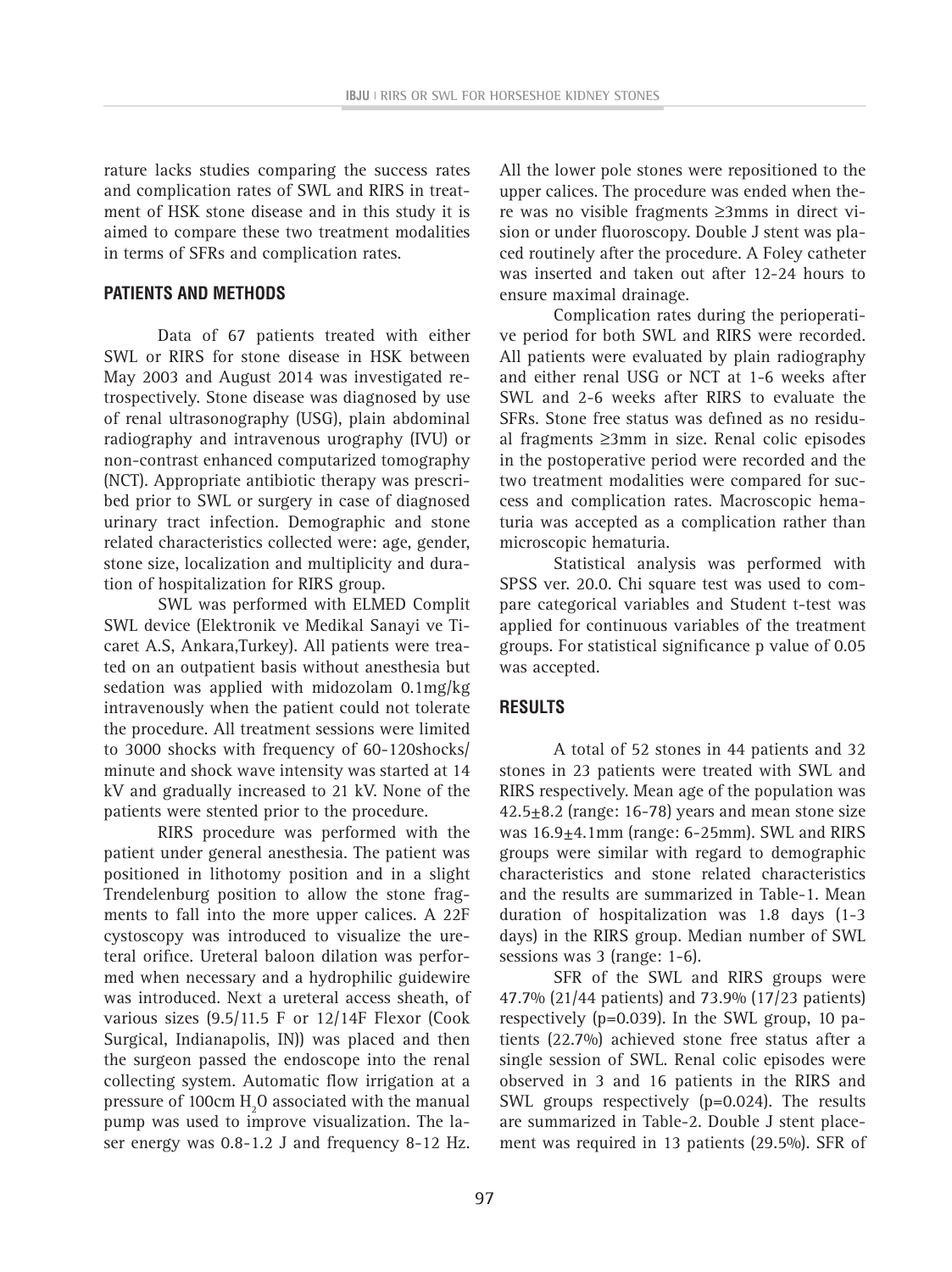| <b>Parameters</b>        | SWL group $(n=44)$ | $RIRS$ group (n=23) | P value |
|--------------------------|--------------------|---------------------|---------|
| Age (mean $\pm$ SD)      | $42.8 \pm 8.4$     | $44.2 \pm 9.9$      | 0.17    |
| Gender                   |                    |                     | 0.62    |
| Male $(\% )$             | 32(72.7)           | 18(78.3)            |         |
| Female $(\% )$           | 12(27.3)           | 5(21.7)             |         |
| Stone size, mm (mean±SD) | $16.8 + 4.4$       | $17.1 \pm 5.1$      | 0.27    |
| Multiple stones (%)      | 8(18.1)            | 9(39.1)             | 0.06    |
| <b>Stone location</b>    |                    |                     | 0.917   |
| Lower pole               | 12(27.2)           | 6(26.1)             |         |
| Pelvis and upper pole    | 32 (72.8)          | 17 (73.9)           |         |

#### **Table 1 - Demographic characteristics of the groups.**

#### **Table 2 - Treatment results of the groups.**

| Parameters              | SWL group $(n=44)$ | $RIRS$ group (n=23) | P value |
|-------------------------|--------------------|---------------------|---------|
| SFR $(\%)^*$            | 21(47.7)           | 17 (73.9)           | 0.039   |
| Renal colic episode (%) | 16 (36.3)          | 3(13)               | 0.024   |
| Complications           | 8(18.1)            | 4(17.4)             | 0.936   |

**\*SFR:** Stone free rate

the patients in SWL group with or without double J stent placement was found to be similar (6/13 patients vs 15/31 patients, p=0.892). Similarly double J stent placed had no effect on prevalence of renal colic episodes (5/13 patients vs 11/31 patients, p=0.851).

When the complication rates of the two groups were compared, no statistically significant complications were observed between the SWL  $(8/44$  patients) and RIRS  $(4/23)$  groups (p=0.936). Hematuria was the most common complication and it was observed in 6 and 3 patients in the SWL and RIRS groups respectively. Fever was observed in 1 patient in each group and perirenal hematoma was observed in 1 patient in the SWL group. Results of the complication rates are summarized in Table-2.

### **DISCUSSION**

HSK is the most common renal fusion anomaly and the abnormal position of the kidney and unusual course of the upper ureter over the isthmus not only stands as a cause for stone formation but also makes the stone disease treatment more challenging. PCNL has already proved its efficacy on large stones located in HSK but the complicated nature of this method and vulnerability to complications (complication rates 14.3-29.2%) makes SWL and RIRS more feasible options (12-14).

Efficacy of SWL in stone disease of HSK has been studied since 1989 (15) and variable success rates have been reported. SFRs up to 100% were reported in the small sample sized studies (10). Differences in success rates depend on the definition of success, number of SWL sessions and duration of follow-up intervals. Sheir et al. reported 71.4% SFR in their series of 49 patients (9). However, they did not mention data on number of treatment sessions. In another series of 50 patients, 29 patients were available for follow-up and 75.9% SFR was reported (16). An important point in this study is the exclusion of patients with hydronephrosis, delayed drainage in radio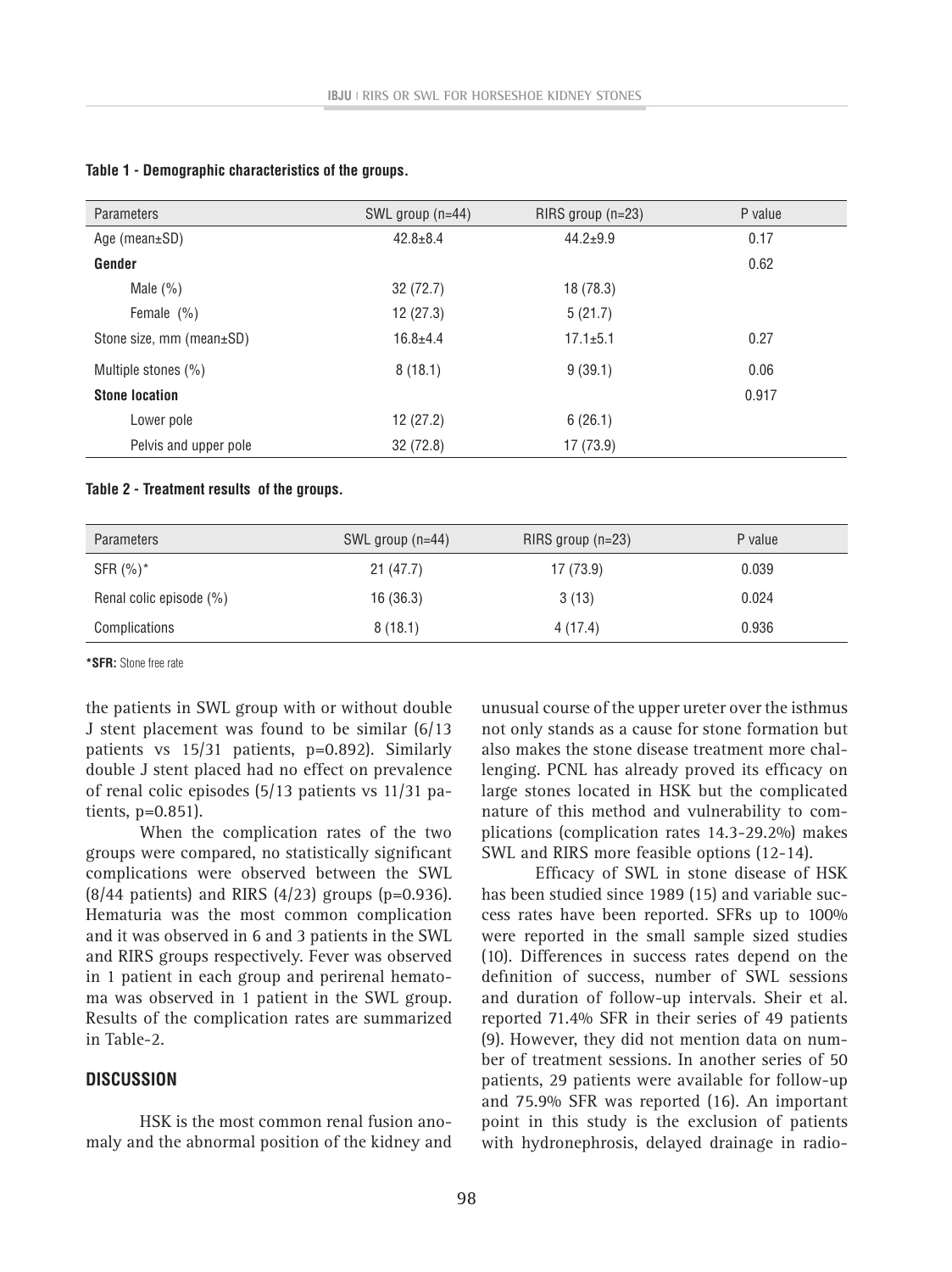nuclide scans which takes into mind the selection bias resulting in high success rate with relatively low number of sessions (mean 1.1 sessions). In our cohort, SFR was achieved in 47.7% of the patients after a median of 3 SWL sessions.

Ray et al. reported their series of 61 stones in 41 patients to identify the determinants of SWL success in HSK patients. They argued on incremental benefit of more than 2 sessions of SWL due to the discordance of high stone fragmentation rate (63.6%) and relatively low stone clearance rate (39.1%). However in this study the primary outcome measure was the single session success rate and any patient with more than one SWL sessions was accepted as treatment failure (17). In our study, success rate was not determined based on single SWL session but only 12 patients (21.4%) achieved stone free status after a single session of SWL.

There are a relatively low number of studies in the current literature on success rates of RIRS in HSK patients compared to studies on SWL and PCNL. In the normally located kidneys, RIRS is increasingly used all over the World with potentially higher success rates compared to SWL and lower complication rates compared to PCNL. Therefore not only reporting success and complication rates of RIRS in HSK patients but also comparison of treatment modalities is of importance in this specific patient population. However to our knowledge there is no study published comparing RIRS and SWL.

First series of RIRS in HSK patients was published in 2005 and stone clearance was achieved in 3 of the 4 patients (18). Following that, two larger series were published. In the first study, Molimard et al. reported their experience in 17 patients and SFR was achieved in 15 patients (88.2%) with mean stone size of 16mm. The success rate was comparable to PCNL and better than SWL studies with no major complications. However, the results were achieved by a highly experienced surgeon (4). In the same study 7 (41.2%) patients required more than one session of RIRS. In the second study, 25 renal stones of 20 patients were treated with RIRS and SFR of 70% was reported. The authors mentioned their success rates comparable with PCNL and better than SWL with the advantage of low complication rates (5).

Our study involves the highest number of HSK patients (32 stones in 23 patients) that underwent RIRS. In our study SFR of 73.9% was achieved with acceptable complication rates (4 of the 23 patients) which is comparable to previously published series (4, 5). When the results of SWL and RIRS are compared, significantly higher success rates were achieved with RIRS. Additionally renal colic episodes were observed more frequently in SWL group. One of the main advantages of RIRS compared to SWL is the repositioning of the lower pole stones to upper calices and this may facilitate the stone clearance rates following fragmentation. The main disadvantage of RIRS is the need for general anesthesia. However no major complication related to anesthesia was observed in the current study. Also, no significant difference was observed with regard to complication rates, hematuria being the most common complication in both groups.

The major limitation of the study is the retrospective nature and lack of randomization. Also, the procedures were performed by 4 different surgeons with variable level of experience. Also, neither duration of follow-up nor method of imaging in the preoperative and postoperative period was standardized.

# **CONCLUSIONS**

In HSK patients with stone disease, both SWL and RIRS are effective and safe treatment modalities. However, RIRS seems to maintain higher SFRs with comparable complication rates. To determine the best method for treatment of stone disease in HSK patients, randomized trials comparing SWL, RIRS and PCNL are needed.

### **CONFLICT OF INTEREST**

None declared.

# **REFERENCES**

- 1. Pitts WR Jr, Muecke EC. Horseshoe kidneys: a 40-year experience. J Urol. 1975;113:743-6.
- 2. Bauer S. Anomalies of the upper urinary tract. In: Walsh PC, Retic AB, Vaughan ED, et al. ed. Campbell's Urology, 8th ed. Philadelphia: Elsevier Saunders. 2002.